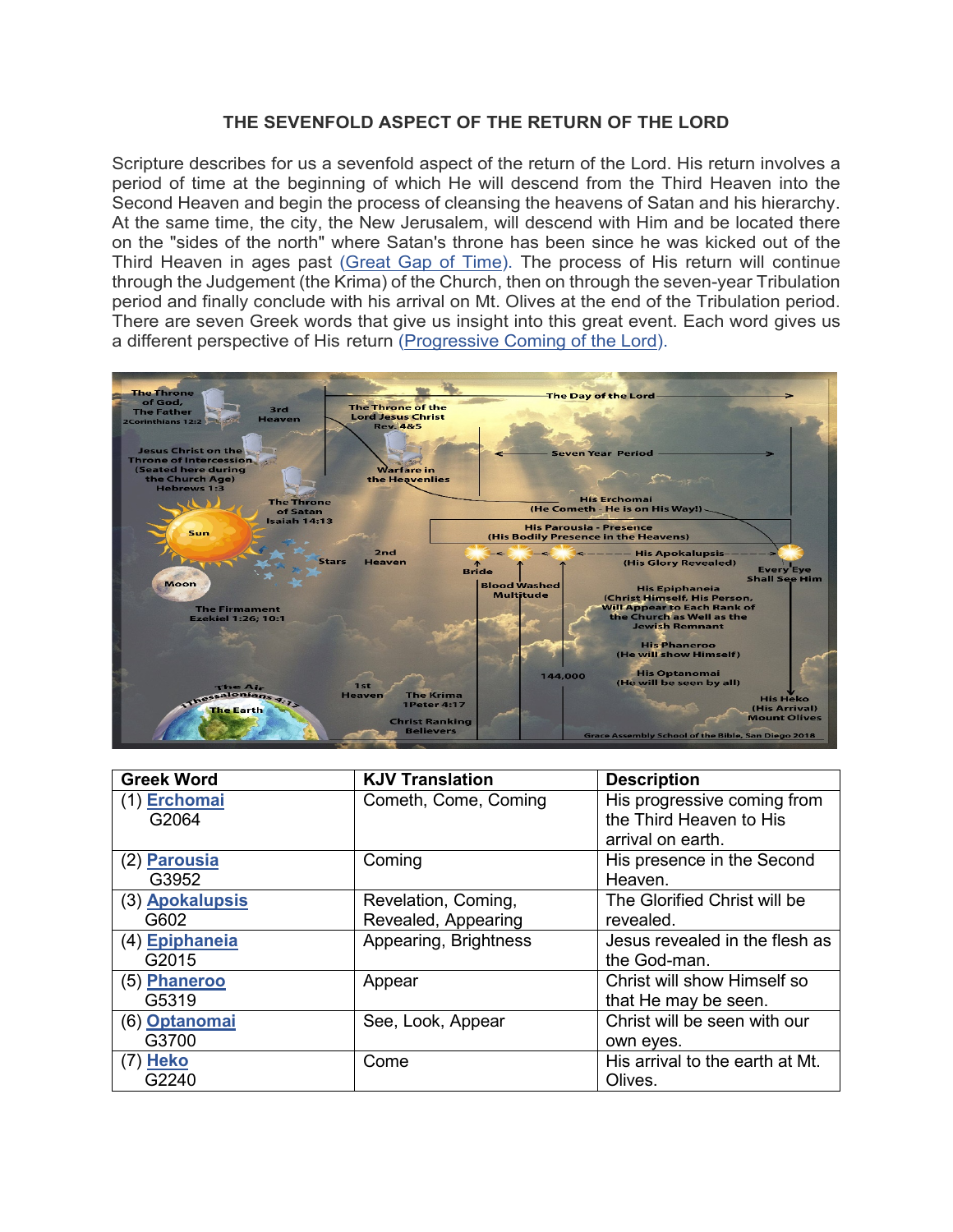### **(1) Erchomai**

<span id="page-1-0"></span>**Erchomai** is the Greek word used most often in describing the coming of the Lord. The root word means **"to come or go."** The verb form, that we are most interested in, is translated in the Authorized King James Version (KJV) as **"cometh."** It is of the present and imperfect tenses which simply means it is happening now and is not yet complete or, in other words, **HIS COMING IS PROGRESSIVE – HE IS ON HIS WAY!**

Two scriptures that use the word "cometh" and that captivate our attention are Jude 14 and Revelation 1:7.

### **Enoch's Perspective: (Jude 1:14)**

Jude records the prophecy of Enoch with its prophetic setting being the Day of the Lord. "And Enoch also, the seventh form Adam, prophesied of these, saying Behold, the Lord cometh (erchomai) with ten thousands of his saints, To execute judgement upon all." Enoch, being the seventh from Adam, speaks in type of the Day of the Lord, the Seventh Dispensation. What did Enoch see? He saw the progressive coming of the Lord on the Day of the Lord (Seven Millennial [Days\).](https://graceassemblysandiego.info/wp-content/uploads/SevenMillennialDaysopt.pdf)

### **John's Perspective: (Revelation 1:7)**

John's perspective of the Erochomai of the Lord Parallels that of Enoch's. In Rev 1:7 John proclaims the descension of the Lord as "Behold, he cometh **(erochomai)** with clouds (saints)." In effect, John saw the rays of the rising Sun of righteousness, which is the same as the Son of God descending and is synonymous with the coming-in of the Day of the Lord. John realized that he, in his vision which he received while on the "isle that is called Patmos" in 96 AD, was caught in his spirit all the way forward in time to the Day of the Lord. He declared this in Revelation 1:10 – "I was in the Spirit (his spirit) on the Lord's Day (the Day of the Lord)" [\(Turning with the Apostle](https://graceassemblysandiego.info/wp-content/uploads/TurningwiththeApostleJohn.pdf) [John\)](https://graceassemblysandiego.info/wp-content/uploads/TurningwiththeApostleJohn.pdf). As Enoch had a special place, John also had a special place. We see that after John proclaimed the **Erochomai of the Lord,** he also was caught up – Revelation 4:1-2, in his vision, to the Lord's throne in the Second Heaven as a type of the full-overcoming saints (1<sup>st</sup>, 2<sup>nd</sup>, 3<sup>rd</sup>, [Heavens\).](https://graceassemblysandiego.info/wp-content/uploads/1st2ndand3rdHeavens.pdf)

**So, what did Enoch and John witness to?** They saw the Lord in the process of coming from the throne of God in the Third Heaven and progressing into the Second Heaven, into His Parousia. **Cometh – G2064.** Erchomai, er'-khom-ahee; mid. Of a prin. Verb (used only in in the present and imperfect tenses, the others being supplied by a kindred [mid.] eleuthomai, el-yoo'thom-ahee; or [act.] eltho, el'-tho; which do not otherwise occur); to come or go (in a great variety of applications, lit. and fig.):-- accompany, appear, bring, come, enter, fall out, go grow, X light, X next, pass, resort, be set.

**Greek Grammar:** ppmp: Present Passive/Middle Participle

- pinm: Present Indicative Middle
- apta: Aorist Participle Active
- asba: Aorist Subjunctive Active
- aina: Aorist Indicative Active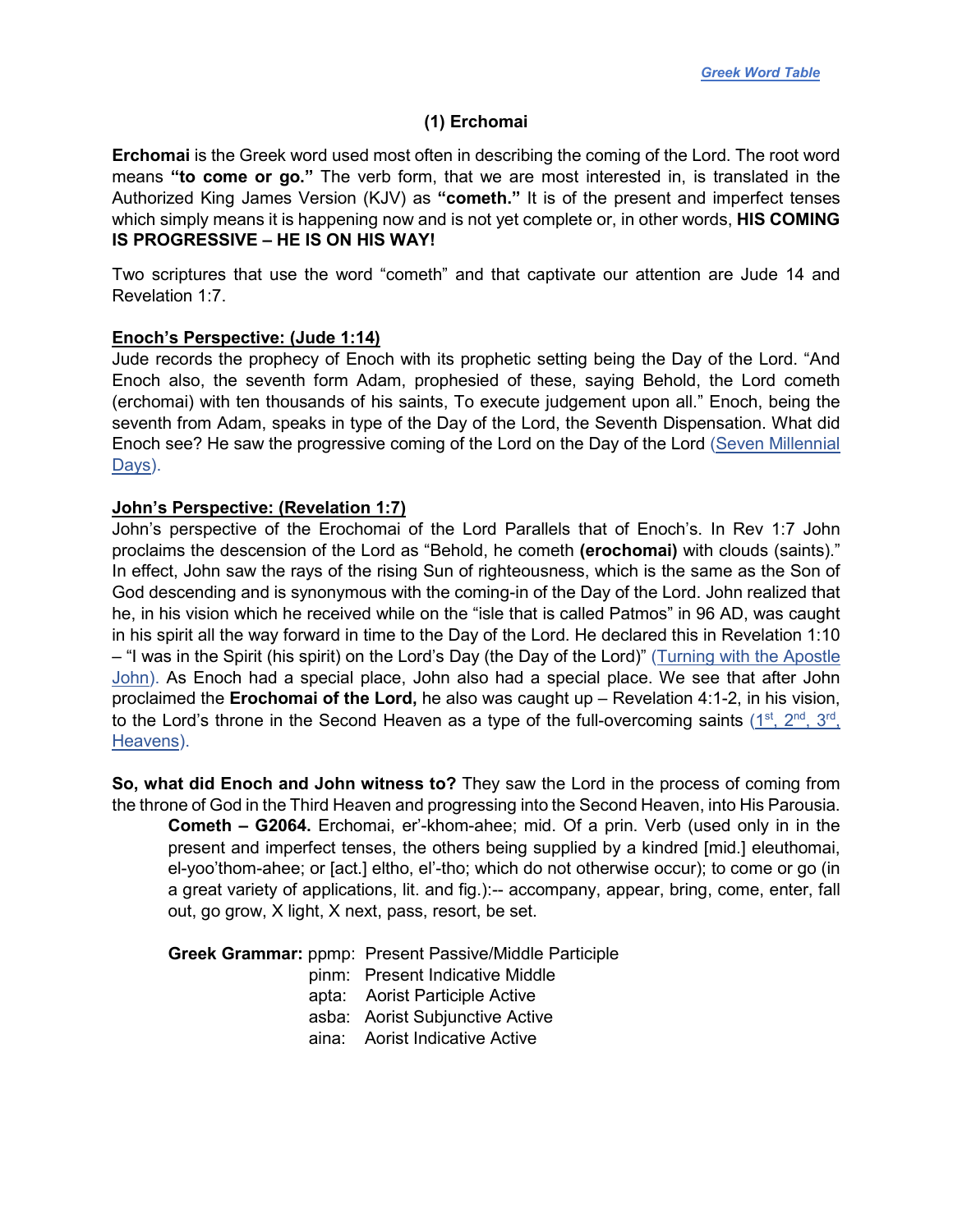# **Scriptures Related to the word "Cometh":**

(Matt 23:39 KJV) "For I say unto you, Ye shall not see me henceforth, till ye shall say, Blessed is he that **cometh** (ppmp) in the name of the Lord."

(Matt 24:44 KJV) "Therefore be ye also ready: for in such an hour as ye think not the Son of man **cometh** (pinn)."

(Matt 24:46 KJV) "Blessed is that servant, whom his lord when he **cometh** (apta) shall find so doing."

(Matt 25:6 KJV) "And at midnight there was a cry made, Behold, the bridegroom **cometh** (pinm); go ye out to meet him."

(Matt 25:13 KJV) "Watch therefore, for ye know neither the day nor the hour wherein the Son of man **cometh** (pinm)."

(Matt 25:19 KJV) "After a long time the lord of those servants **cometh** (pinm), and reckoneth with them."

(Mark 8:38 KJV) "Whosoever therefore shall be ashamed of me and of my words in this adulterous and sinful generation; of him also shall the Son of man be ashamed, when he **cometh** (asba) in the glory of his Father with the holy angels."

(Mark 13:35 KJV) "Watch ye therefore: for ye know not when the master of the house **cometh** (pinm), at even, or at midnight, or at the cockcrowing, or in the morning:"

(Luke 12:37 KJV) "Blessed are those servants, who the lord when **cometh** (apta) shall find watching: verily I say unto you, that he shall gird himself, and make them to sit down to meat, and will come forth and serve them."

(Luke 12:40 KJV) "Be ye therefore ready also: for the Son of man **cometh** (pinm) at an hour when ye think not."

(Luke 12:43 KJV) "Blessed is that servant, who his lord when he **cometh** (apta) shall find so doing."

(Luke 13:35 KJV) "Behold, your house is left unto you desolate: and verily I say unto you, Ye shall not see me, until the time come when ye shall say, Blessed is he that **cometh** (ppmp) in the name of the Lord."

(Luke 18:8 KJV) "I tell you that he will avenge them speedily. Nevertheless when the Son of man **cometh** (apta), shall he find faith on the earth?"

(I Th 5:2 KJV) "For yourselves know perfectly that the day of the Lord so **cometh** (pinm) as a thief in the night."

(Jude 1:14 KJV) "And Enoch also, the seventh from Adam, prophesied of theses, saying, Behold, the Lord **cometh** (aina) with ten thousands of his saints,"

(Rev 1:7 KJV) "Behold, he **cometh** (pinm) with clouds; and every eye shall see him, and they also which pierced him: and all kindreds of the earth shall wail because of him. Even so, Amen."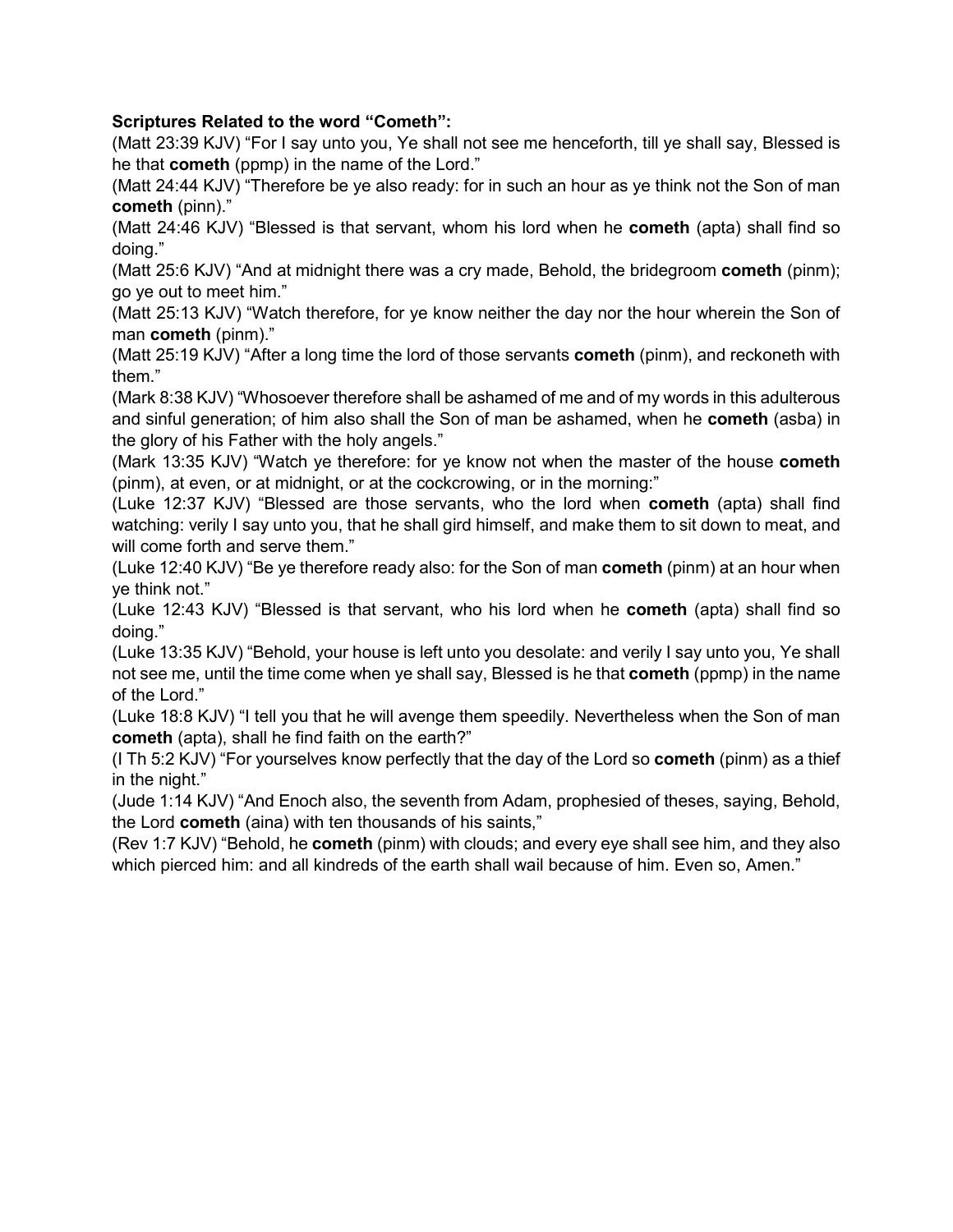# **(2) Parousia**

<span id="page-3-0"></span>**Parousia** is the Greek word used to describe the presence of the Lord in the Second Heaven. Strong's dictionary of Greek words gives us the following definition: **"a being near."** W. E. Vine in his Expository Dictionary of Biblical Words defines **"Parousia"** as "a presence, **para** (with) and **ousia** (being), denotes both an 'arrival' and a consequent 'presence with'." So, the parousia will be the bodily presence of Jesus, in the heavenlies, specifically, the Second Heaven. It is to this place in the Second Heaven where Jesus will be in His Parousia where the saints will be caught up to.

His **Parousia** or "His nearness" is best understood by seeing how the scriptures use the word in its context:

Paul described the order of the resurrection in I Cor 15:20-23. "But now is Christ risen from the dead and become the first fruits of the them that slept. For since by man came death, by man came also the resurrection of the dead. For as in Adam all die, even so in Christ shall all be made alive. But every man in his own order (tagma, Greek): Christ the first fruits; afterward they that are Christ's at his **coming (Parousia)**." The two important words here are "order – tagma, Greek" and "coming – parousia, Greek." "Tagma" is a military term and means "something orderly in arrangement (a troop), i.e., (fig.) a series or succession" – Strong's Greek dictionary. **So, the Parousia of the Lord is the time period during which He will raise each "company" in a sequence or in a series, one after the other.** Various companies arriving into the parousia, or "presence," of the Lord at different times are clearly seen in Revelation, chapters 4, 7, and 12. They are the (full-overcomers, the Bride), (the great multitude, the church), and the (144,000, the Jews), respectively [\(Order of Resurrection\).](https://graceassemblysandiego.info/wp-content/uploads/OrderofResurrectionopt.pdf)

Another scripture by Paul shows that the parousia is in the heavens, which we believe is the Second Heaven, I Thess 2:19-20. "For what is our hope, or joy, or crown of rejoicing? Are not even ye in the presence (emprosthen, Greek – in front of) of our Jesus Christ at his coming **(Parousia)**? For ye are our glory and joy."

The great "rapture" scripture, I Thess 4:17, which uses the words "caught up" supports the **Parousia** as occurring in the Second Heaven. "For this we say unto you by the word of the Lord, that we which are alive and remain unto the **coming (Parousia)** of the Lord himself shall descend from heaven with a shout, with the voice of the archangel, and with the trump of God: and the dead in Christ shall rise first: Then we which are alive and remain shall be **CAUGHT UP** together with them in the clouds, to meet the Lord in the air: and so shall we ever be with the Lord."

**Coming – G3952**. parousia, par-oo-see'-ah; from the pres. part. of G3918; a being near, i.e., advent (often, return; spec. of Christ to punish Jerusalem, or finally the wicked); (by impl.) phys. aspect:-- coming, presence.

**Greek Grammar**: (All are nn): Noun. A noun is the name of a person, place, or thing.

### **Scriptures Related to the word "Coming":**

(Matt 24:3 KJV) "And as he sat upon the mount of Olives, the disciples came unto him privately, saying, Tell us, when shall these things be? and what shall be the sign of thy **coming**, and of the end of the world?"

(Matt 24:7 KJV) "For as the lightning cometh out of the east, and shineth even unto the west; so shall also the **coming** of the Son of man be."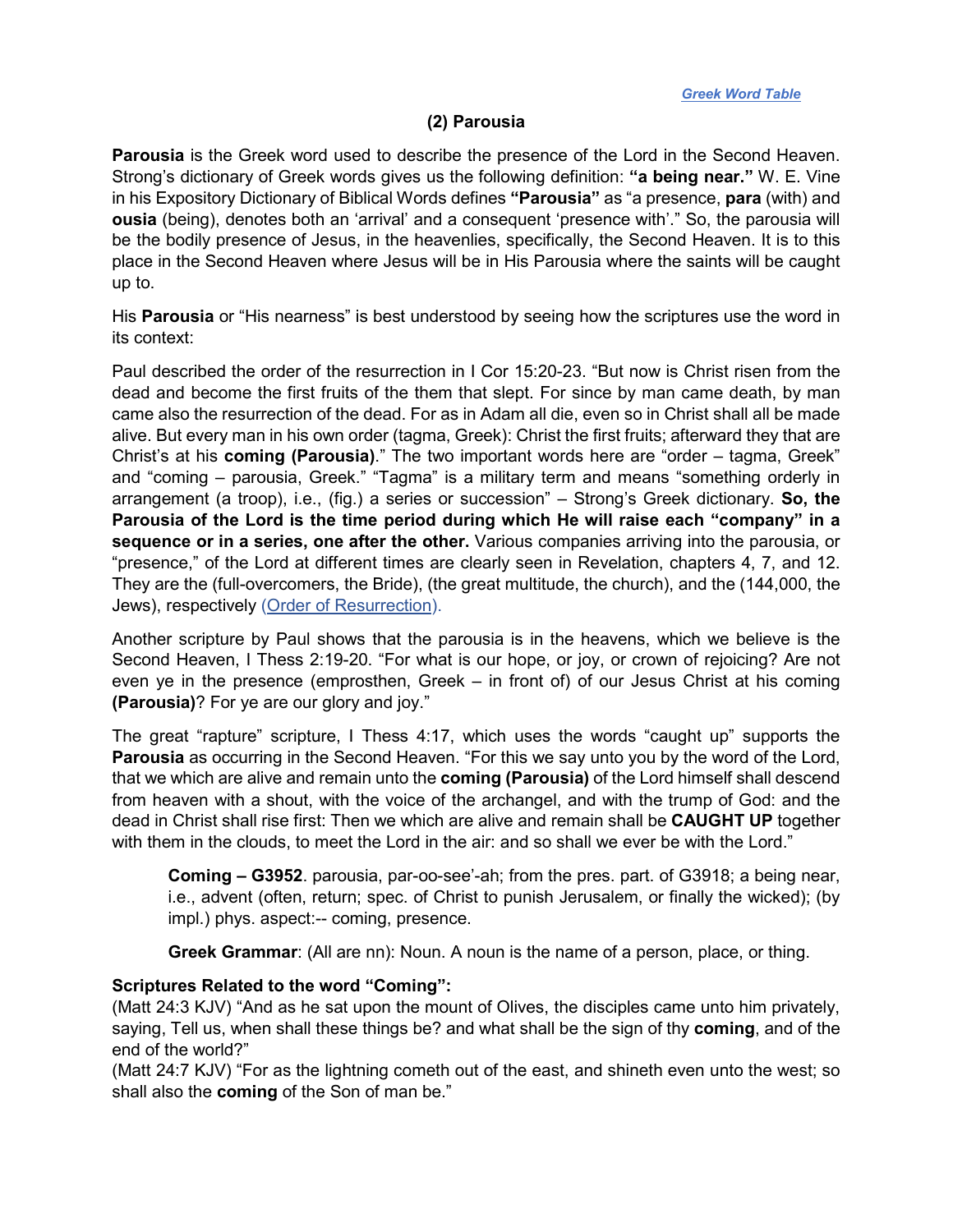(Matt 24:37 KJV) "But as the days of Noe were, so shall also the **coming** of the Son of man be." (Matt 24:39 KJV) "And knew not until the flood came, and took them all away; so shall also the **coming** of the Son of man be."

(I Cor 15:23 KJV) "But every man in his own order: Christ the firstfruits; afterward they that are Christ's at his **coming**."

(I Th 2:19 KJV) "For what is our hope, or joy, or crown of rejoicing? Are not even ye in the presence of our Lord Jesus Christ's at his **coming**."

(I Th 3:13 KJV) "To the end he may stablish your heats unblameable in holiness before God, even our Father, at the coming of our Lord Jesus Christ with all his saints."

(I Th 4:15 KJV) "For this we say unto you by the word of the Lord, that we which are alive and remain unto the **coming** of the Lord shall not prevent them which are asleep."

(I Th 5:23 KJV) "And the very God of peace sanctify you wholly; and I pray God your whole spirit and soul and body be preserved blameless unto the **coming** of our Lord Jesus Christ."

(2 Th 2:1 KJV) "Now we beseech you, brethren, by the **coming** of our Lord Jesus Christ, and by our gathering together unto him,"

(2 Th 2:8 KJV) "And then shall that Wicked be revealed, who the Lord shall consume with the spirit of his mouth, and shall destroy with the brightness of his **coming**:"

(James 5:7 KJV) "Be patient therefore, brethren, unto the **coming** of the Lord. Behold, the husbandman waiteth for the precious fruit of the earth, and hath long patience for it, until he receive the early and latter rain."

(James 5:8 KJV) "Be ye also patient; stablish your hearts: for the **coming** of the Lord draweth nigh."

(2 Pet 1:16 KJV) "For we have not followed cunningly devised fables, when we made know unto you the power and **coming** of our Lord Jesus Christ, but were eyewitnesses of his majesty."

(2 Pet 3:4 KJV) "And saying, Where is the promise of his **coming**? for since the fathers fell asleep, all things continue as they were from the beginning of the creation."

(I John 2:28 KJV) "And now, little children, abide in him; that, when he shall appear, we may have confidence, and not be ashamed before him at his **coming**."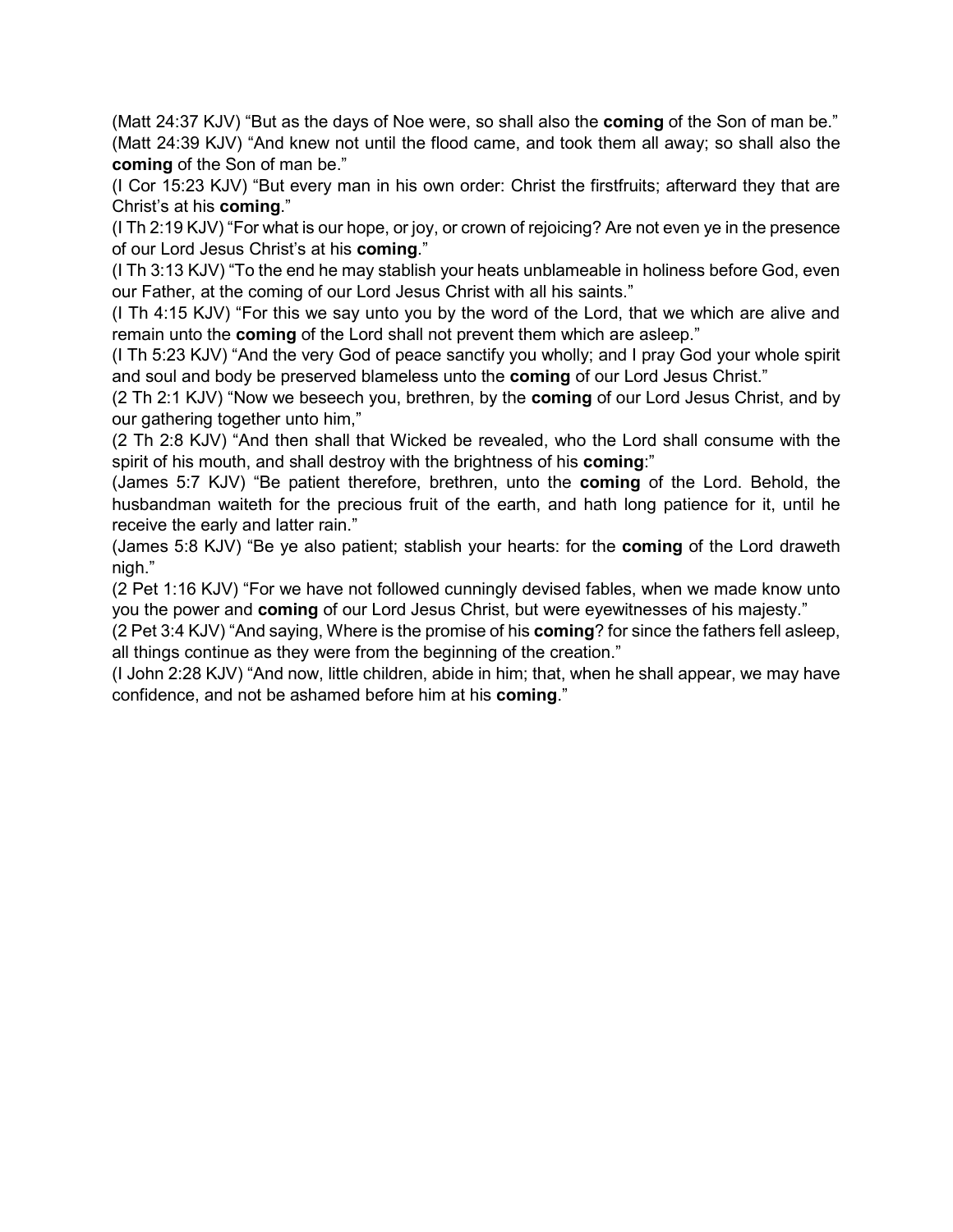*[Greek Word Table](#page-0-0)*

### **(3) Apokalupsis**

<span id="page-5-0"></span>**Apokalupsis** is the Greek word that describes the unveiling of the Glory of the Lord. Strong's dictionary of Greek words gives us the following definition: "disclosure." W.E. Vine in his Expository Dictionary of Biblical Words defines **"Apokalupsis"** as **"an uncovering."** The translators of the KJV have translated this Greek word as follows: revelation, revealed, appearing, coming and manifestation.

The Glory of the Lord Jesus Christ is going to be disclosed first to the saints in Glory. "But rejoice, inasmuch as ye are partakers of Christ's sufferings; that, when his Glory shall be revealed **(Apokalupsis),** ye may be glad also with exceeding joy" – I Peter 4:13.

Paul also says that the saints will be revealed as celestial bodies with varying degrees of glory – I Cor 15:41-42. "But we all, with open face beholding as in a glass the glory of the Lord, are changed into the same image from glory to glory, even as by the Spirit of the Lord" – II Cor 3:18. Paul also states, "For I reckon that the sufferings of this present time are not worthy to be compared with the glory which shall be revealed (apokaluto) in us, For the earnest expectation of the creature waiteth for the manifestation (apokalupsis) of the sons of God" – Romans 8:18-19.

Finally, the Glory of the Lord Jesus Christ as King of Kings and Lord of Lords is going to be revealed from heaven and "then shall all tribes of the earth mourn, and they shall see the Son of man coming in the clouds of heaven with power and **GREAT GLORY**" – Matt 24:30.

**Revelation, revealed, Coming – G602**. apokalupsis, ap-ok-al'-oop-sis; from G601; disclosure:--appearing, coming, lighten, manifestation, be revealed, revelation.

**G601**. apokalupto, ap-ok-al-oop'-to; from G575 and G2572; to take off the cover, i.e., disclose:--reveal. (Verb)

**Greek Grammar**: (All are nn): Noun

### **Scriptures Related to the words "Coming," "Revealed," "Appearing," "Revelation,":**

(1 Cor 1:7 KJV) "So that ye come behind in no gift; waiting for the **coming** of our Lord Jesus Christ:"

(2 Th 1:7 KJV) "And to you who are troubled rest with us, when the Lord Jesus shall be **revealed** from heaven with his mighty angels,"

(1 Pet 1:7 KJV) "That the trial of your faith, being much more precious than of gold that perisheth, though it be tried with fire, might be found unto praise and honour and glory at the **appearing** of Jesus Christ:"

(1 Pet 1:13 KJV) "Wherefore gird up the loins of your mind, be sober, and hope to the end for the grace that is to be brought unto you at the **revelation** of Jesus Christ;"

(1 Pet 4:13 KJV) " But rejoice, inasmuch as ye are partakers of Christ's sufferings; that, when his glory shall be **revealed**, ye may be glad also with exceeding joy."

(Revelation 1:1 KJV) "The **Revelation** of Jesus Christ, which God gave unto him, to shew unto his servants things which must shortly come to pass; and he sent and signified it by his angel unto his servant John:"

### **Other Usages:**

(Luke 2:32 KJV) "A light to **lighten** the Gentiles, and the glory of thy people Israel."

(Rom 8:19 KJV) "For the earnest expectation of the creature waiteth for the **manifestation** of the sons of God."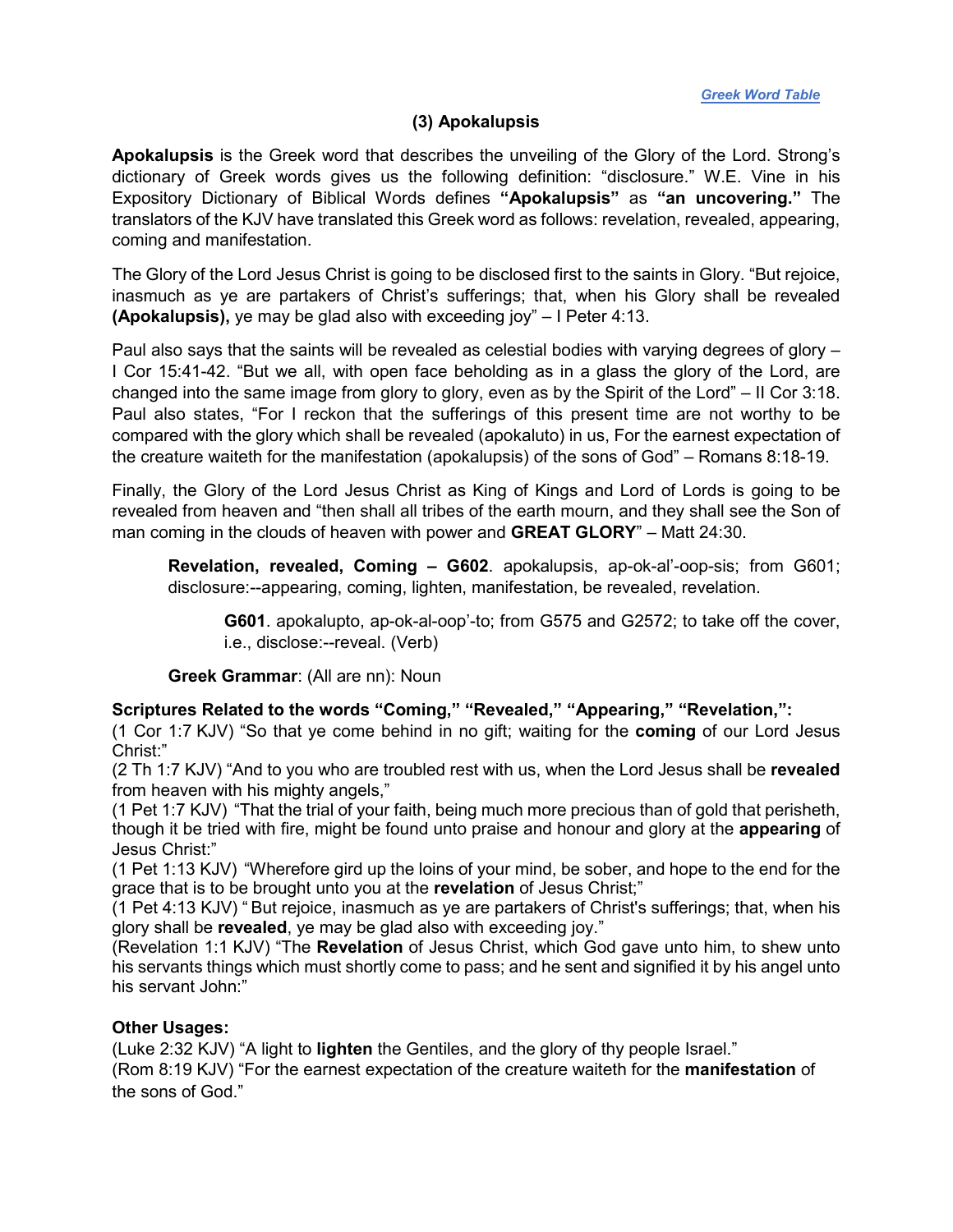### **(4) Epiphaneia**

<span id="page-6-0"></span>**Epiphaneia** is the Greek word that describes the appearing of Jesus in the flesh as the God-man at both advents. W.E. Vine in his Expository Dictionary of Biblical Words defines **"Epiphaneia"** as "epiphany." Lit., **"a shining forth,"** of a god to men."

Epiphaneia is used of the first advent of the Savior when the Word became flesh. "But is now made manifest by the **appearing (epiphaneia)** of our Savior Jesus Christ, who hath abolished death, and hath brought life and immortality to light through the gospel." The root words indicate emphasis on the becoming visible, or the manifesting (shining forth) of oneself. In the case of Jesus, He made Himself visible as God manifested in the flesh as the God-man at His first appearing and will also make Himself visible as the God-man at His second advent but as glorified flesh. Titus 2:13 tells us it will be a "**glorious epiphaneia** of the great God and Savior Jesus Christ." To those redeemed, His appearings **(epiphaneia)** will always be glorious because He became flesh so that He will always be identified with man as Head of the new creation race.

**Appearing, Brightness – G2015.** epiphaneia, ep-if-an'-i-ah; from G2016; a manifestation, i.e., (spec.) the advent of Christ (past or fut.):--appearing, brightness.

**G2016.** epiphanes, ep-if-an-ace'; from G2014; conspicuous, i.e. (fig.) memorable:- -notable.

**G2014.** epiphaino, ep-ee-fah'ee-no; from G1909 and G5316; to shine upon, i.e. become (lit) visible or (fig.)

**Greek Grammar:** (All are nn): Noun

### **Scriptures Related to the words "Brightness" and "Appearing":**

(2 Thessalonians 2:8 KJV) "And then shall that Wicked be revealed, whom the Lord shall consume with the spirit of his mouth, and shall destroy with the **brightness** of his coming:"

(1 Tim 6:14 KJV) "That thou keep this commandment without spot, unrebukable, until the **appearing** of our Lord Jesus Christ:"

(2 Tim 4:1-4 KJV) "I charge thee therefore before God, and the Lord Jesus Christ, who shall judge the quick and the dead at his **appearing** and his kingdom;"

(2 Tim 4:8 KJV) "Henceforth there is laid up for me a crown of righteousness, which the Lord, the righteous judge, shall give me at that day: and not to me only, but unto all them also that love his **appearing**."

(Titus 2:13 KJV) "Looking for that blessed hope, and the glorious **appearing** of the great God and our Saviour Jesus Christ;"

#### **Other usage:**

(2 Tim 1:10 KJV) "But is now made manifest by the **appearing** of our Saviour Jesus Christ, who hath abolished death, and hath brought life and immortality to light through the gospel:"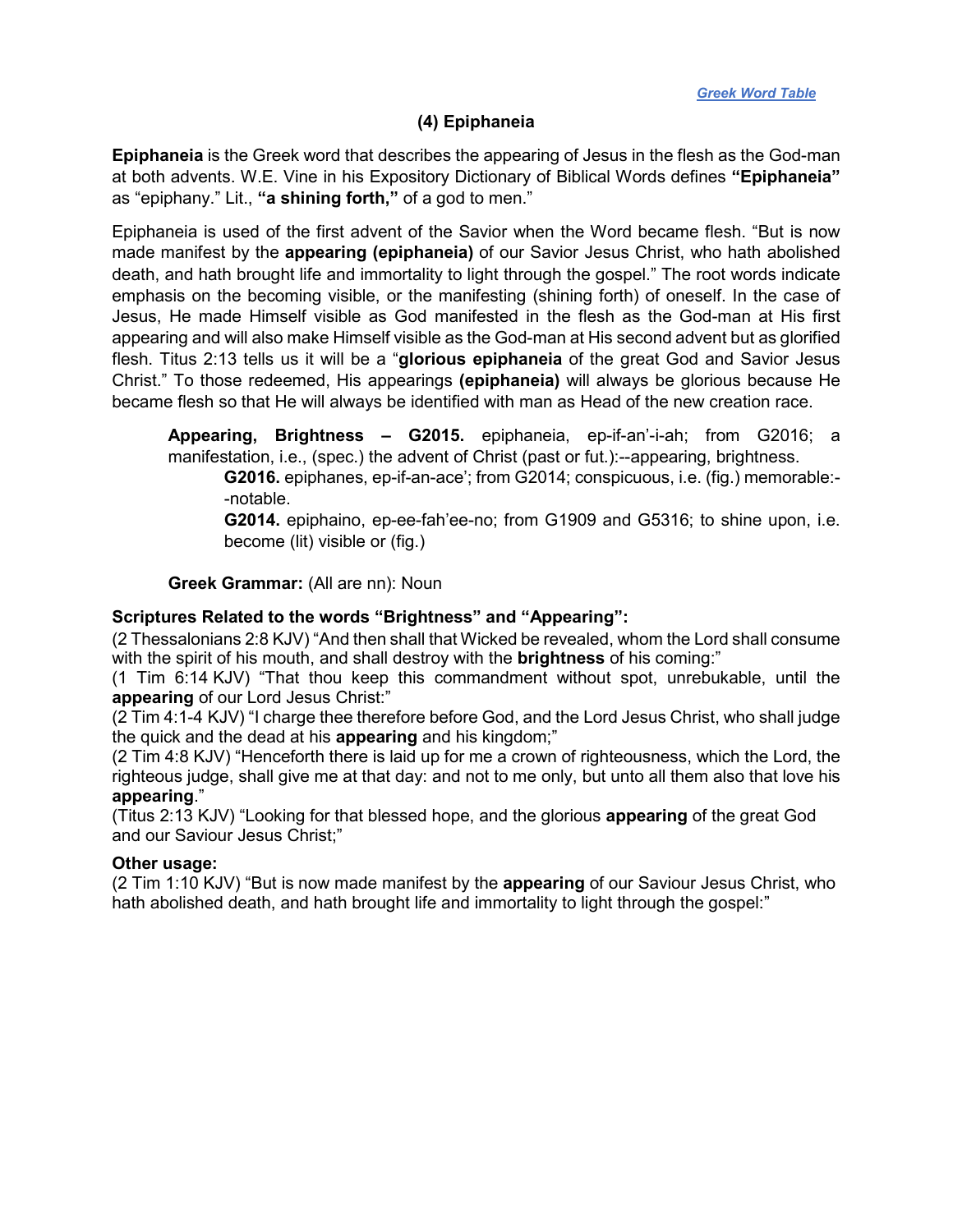#### **(5) Phaneroo**

<span id="page-7-0"></span>**Phaneroo** is the Greek word that describes the appearing of Jesus for all that He is. Strong's Dictionary of Greek words gives us the following definition: **"to render apparent."** W.E. Vine in his Expository Dictionary of Biblical Words states "A person may 'appear' in a false guise or without a disclosure of what he truly is; to be manifested is to be revealed in one's true character." There will be no doubt that Jesus is the God-man. There will be no doubt that He is Glorified. There will be no doubt that He is the Judge. There will be no doubt that He is the Bridegroom. There will be no doubt that He is the King of Kings and Lords of Lords. Jesus will render Himself apparent to all as to who and what He is! He will no longer be denied.

It will be apparent that He is our Life – Col 3:4. It will be apparent that He is the Chief Shepherd – I Pet 5:4. It will be apparent that abiding in Him will not leave us ashamed at His appearing – I John 2:28. It will be apparent what kind of life we have led in the flesh when we appear before Him at the Judgment Seat of Christ. Most important of all this Jesus in whom we have believed by faith will be manifested to us for all that He is.

**Appear, (Made) Manifest (-ed) (Forth), Showed -G5319.** phaneroo, fan-er-o'-o; from G5318 **to render apparent** (lit. or fig.):--appear, manifestly declare, (make) manifest (forth), shew (self).

**G5318.** phaneros, fan-er-os'; from G5316; shining, i.e., apparent (lit. or fig.); neut. (as adv.) publicly, externally:--abroad, + appear, known, manifest, open [+ -ly], outward [+ -ly].

**G5316.** phaino, fah'ee-no; prol. For the base of G5457; to lighten (shine), i.e., show (trans. Or intrans., lit. or fig.):--appear, seem, be seen, shine, X think.

**G5457.** phos, foce; from an obsol. phao (to shine or make manifest, espec. By rays; comp. G5316, G5346); luminousness (in the widest application, nat. or artificial, abstr. Or concr., lit. or fig.):--fire, light.

**Greek Grammar:** asbp: Aorist Subjunctive Passive

 fp: Future Passive aptp: Aorist Participle Passive ainp: Aorist Indicative Passive

The **Aorist Tense** is used for simple, undefined action. It refers only to the reality of an event or action, not to the time when it took place.

The **Subjunctive Mood** makes an assertion about which there is some doubt, uncertainty, or indefiniteness.

The **Participle** is a verbal adjective.

The **Indicative Mood** makes an assertion of fact and distinctions can be made about the time when the action occurs.

The **Passive Voice** represents the subject as receiving the action of the verb.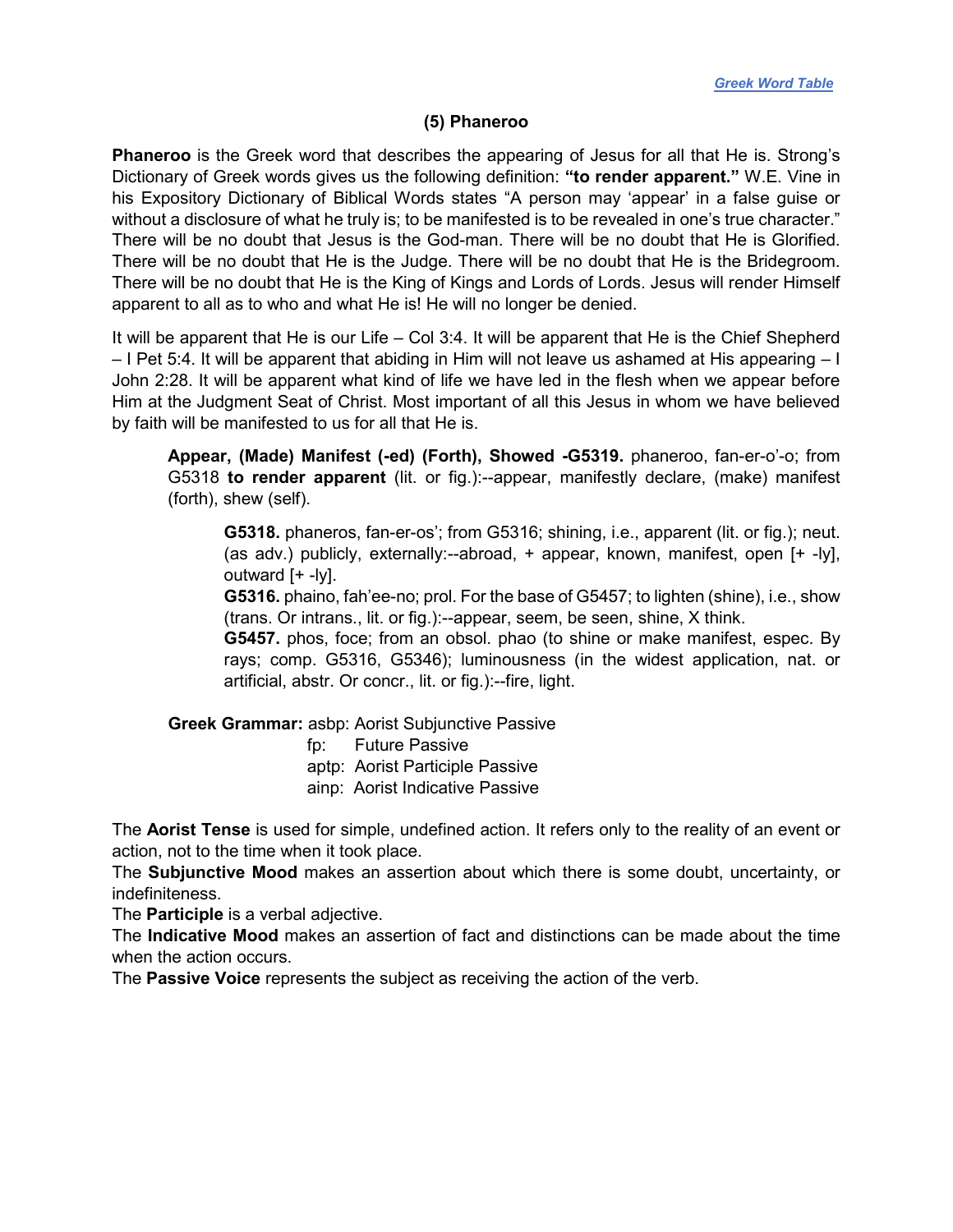# **Scriptures Related to the words "Appear," "Manifest," and "Showed":**

(Col 3:4 KJV) "When Christ, who is our life, **shall appear** (asbp), then shall ye also **appear** (fp) with him in glory."

(1 Pet 5:4 KJV) "And when the chief Shepherd **shall appear** (aptp), ye shall receive a crown of glory that fadeth not away."

(1 John 2:28 KJV) "And now, little children, abide in him; that, when he **shall appear** (asbp), we may have confidence, and not be ashamed before him at his coming."

(1 John 3:2 KJV) "Beloved, now are we the sons of God, and it doth not yet **appear** (ainp) what we shall be: but we know that, when he **shall appear** (asba), we shall be like him; for we shall see him as he is."

(2 Cor 5:10 KJV) "For we must all **appear** before the judgment seat of Christ; that every one may receive the things done in his body, according to that he hath done, whether it be good or bad."

(Mark 4:22 KJV) "For there is nothing hid, which shall not be **manifested;** neither was any thing kept secret, but that it should come abroad."

(John 2:11 KJV) "This beginning of miracles did Jesus in Cana of Galilee, and **manifested** forth his glory; and his disciples believed on him."

(John 3:21 KJV) "But he that doeth truth cometh to the light, that his deeds may be made **manifest**, that they are wrought in God."

(John 21:1 KJV) "After these things Jesus shewed himself again to the disciples at the sea of Tiberias; and on this wise **shewed** he himself."

(1 Tim 3:16 KJV) "And without controversy great is the mystery of godliness: God was **manifest** in the flesh, justified in the Spirit, seen of angels, preached unto the Gentiles, believed on in the world, received up into glory."

(1 John 1:2 KJV) "For the life was **manifested**, and we have seen it, and bear witness, and shew unto you that eternal life, which was with the Father, and was manifested unto us;"

### **Root Word:**

**Phaino – G5316.** phaino, fah'ee-no; prol. for the base of G5457; to lighten (shine), i.e., show (trans. or intrans., lit. or fig.):--appear, seem, be seen, shine, X think.

(Matt 24:30 KJV) "And then shall **appear** the sign of the Son of man in heaven: and then shall all the tribes of the earth mourn, and they shall see the Son of man coming in the clouds of heaven with power and great glory."

(Matt 24:27) "For as the lightning cometh out of the east, and **shineth** even unto the west; so shall also the coming of the Son of man be."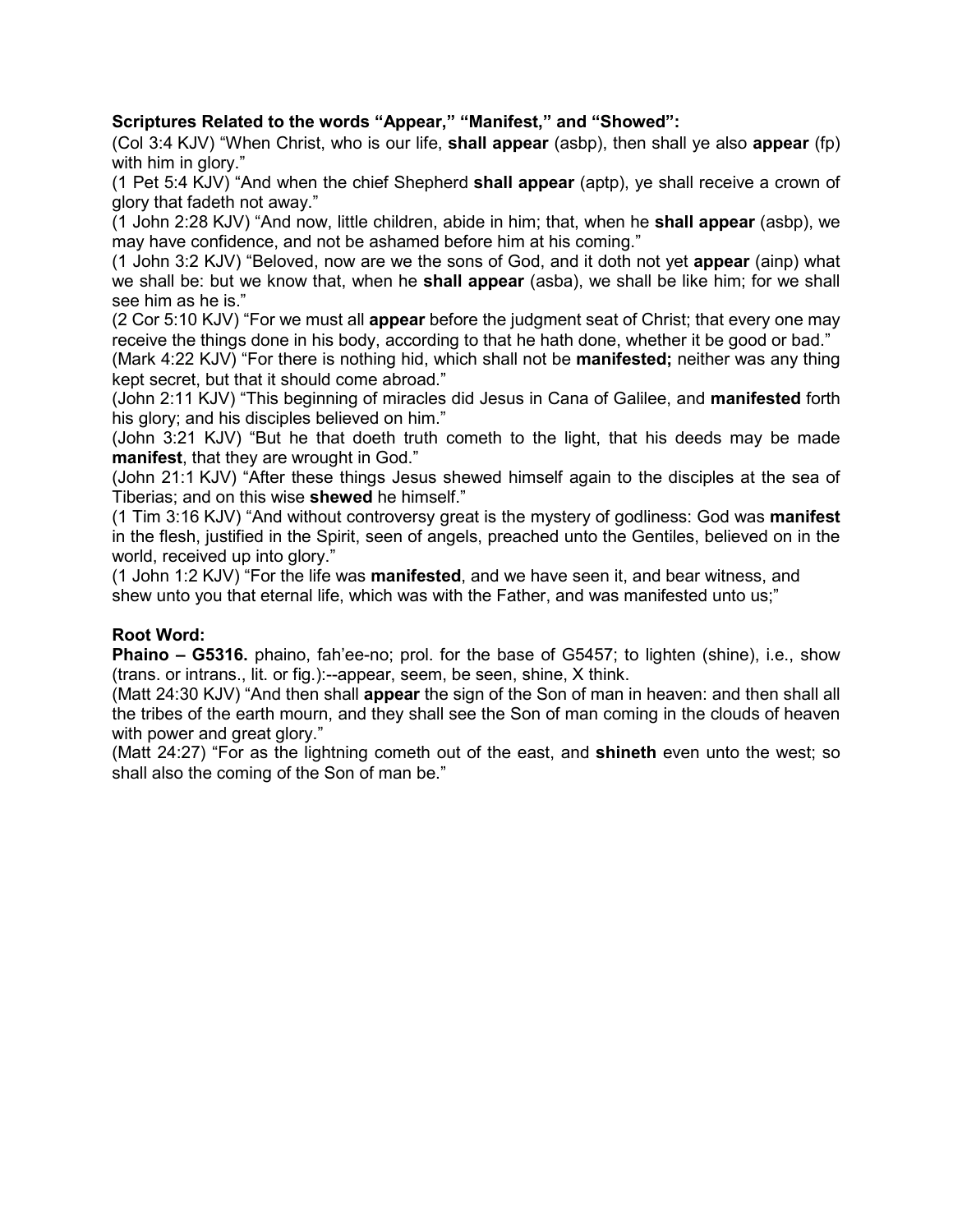# **(6) Optanomai**

<span id="page-9-0"></span>**Optanomai** is the Greek word that describes how every eye shall look upon Him. Strong's Dictionary of Greek words gives us the necessary insight into the meaning of this aspect of the return of the Lord. It means **"to gaze with wide-open eyes, as at something remarkable."** When Jesus shall render Himself apparent" (phaneroo) then we will be seeing the most awesome and remarkable view of anything that we have ever seen or ever will see in all of eternity for "we shall see him as he is" – John 3:2. Not only will we as His people see Him, but every nation, every tribe, Israel, in fact, "every eye shall see Him" – Rev 1:7 and it will be with wide-open eyes, as at something remarkable.

**See, Look, Appear – G3700.** optanomai, op-tan'-om-ahee; which is used for it in certain tenses; and both as alt. of G3708; to gaze (i.e., with wide-open eyes, as at something remarkable; and thus, differing from G991, which denotes simply voluntary observation; and from G1492, which expresses merely mechanical, passive or casual vision; while G2300, and still more emphatically its intens. G2334, signifies and earnest but more continued inspection; and G4648 a watching from a distance):--appear, look, see, show self.

**Greek Grammar:** (All are fm) Future Middle. The Future Tense means that the action will take place in the future. The Middle Voice represents the subject as acting in some way upon himself or concerning himself.

### **Scriptures Related to the word "See":**

(Matt 24:30 KJV) (cf. Mark 13:26; Luke 21:27)"And then shall appear the sign of the Son of man in heaven: and then shall all the tribes of the earth mourn, and they **shall see** the Son of man coming in the clouds of heaven with power and great glory."

(Matt 26:64 KJV) (cf. Mark 14:62) "Jesus saith unto him, Thou hast said: nevertheless I say unto you, Hereafter **shall ye see** the Son of man sitting on the right hand of power, and coming in the clouds of heaven."

(Mark 13:29 KJV) "So ye in like manner, when **ye shall see** these things come to pass, know that it is nigh, even at the doors."

(Luke 3:6 KJV) "And all flesh **shall see** the salvation of God."

(1 John 3:2 KJV) "Beloved, now are we the sons of God, and it doth not yet appear what we shall be: but we know that, when he shall appear, we shall be like him; for **we shall see** him as he is." (Revelation 1:7 KJV) "Behold, he cometh with clouds; and every eye **shall see** him, and they also which pierced him: and all kindreds of the earth shall wail because of him. Even so, Amen."

### **Scriptures Related to the word "Look":**

(John 19:37 KJV) "And again another scripture saith, They shall look on him whom they pierced." **Scriptures Related to the word "Appear":**

(Hebrews 9:28 KJV) "So Christ was once offered to bear the sins of many; and unto them that look for him shall he appear the second time without sin unto salvation."

# **Other Usages:**

(Matthew 5:8 KJV) "Blessed are the pure in heart: for they **shall see** God."

(Matthew 28:7 KJV) (cf. Matt 28:10; Mark 16;7) "And go quickly, and tell his disciples that he is risen from the dead; and, behold, he goeth before you into Galilee; there **shall ye see** him: lo, I have told you."